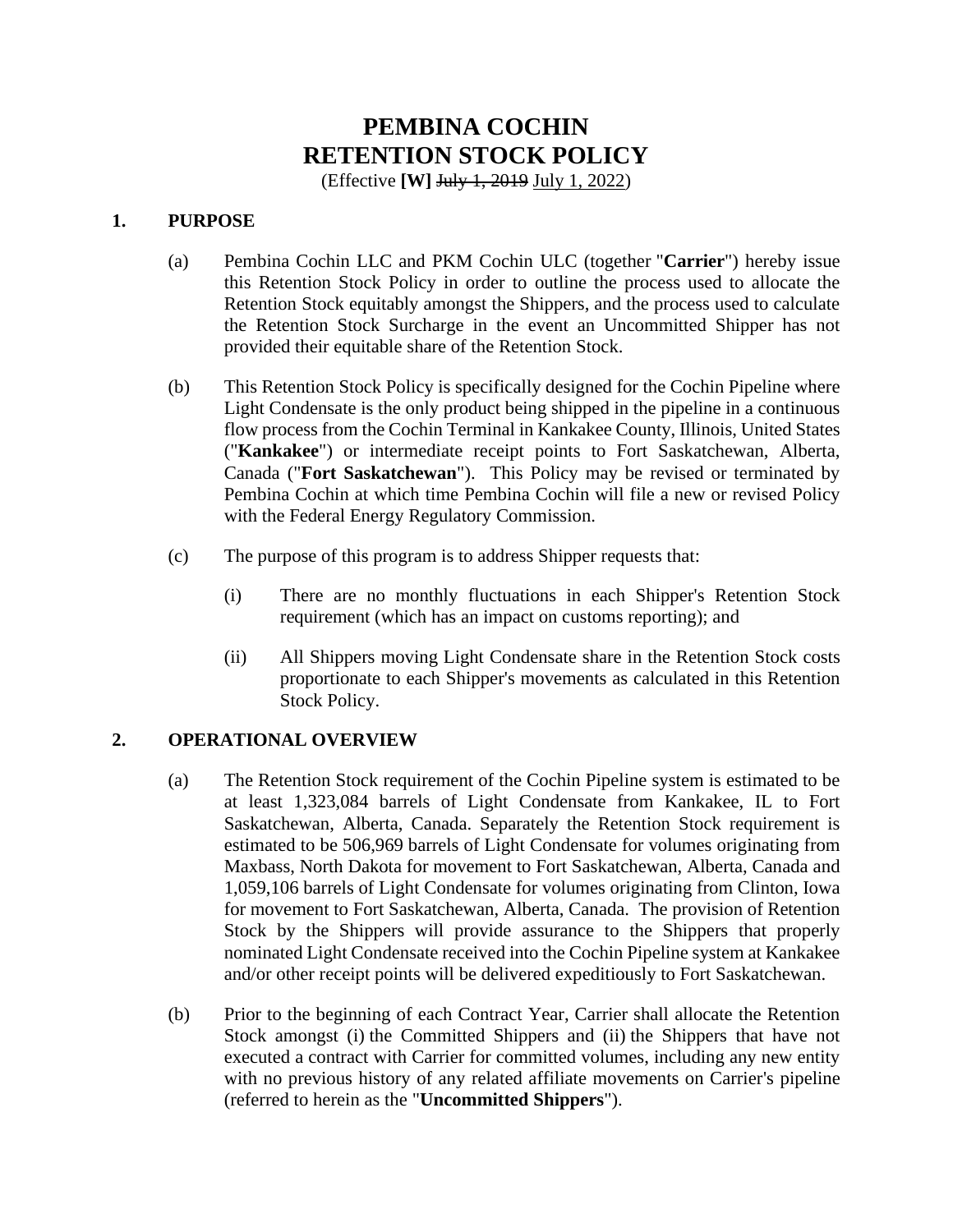- (c) Uncommitted Shippers must notify Carrier of their intent to participate in the provision of Retention Stock on or before April 30<sup>th</sup> of each calendar year.
- (d) Failure to provide Carrier with such notice shall be considered a refusal by such Uncommitted Shipper to provide their Retention Stock requirement, and an agreement by such Uncommitted Shipper to pay the Retention Stock Surcharge during the following Contract Year.
- (e) The Contract Year shall extend from July 1st of the current calendar year through June 30<sup>th</sup> of the following calendar year, and Pembina Cochin LLC shall collect and distribute all applicable Retention Stock Surcharges. Carrier shall include the Retention Stock Surcharge, as modified from time to time, in its rate tariffs on file with the Federal Energy Regulatory Commission.

#### **3. RETENTION STOCK ALLOCATION**

- (a) No later than March  $31<sup>st</sup>$  of each calendar year, Carrier will provide each Shipper with:
	- (i) A summary of their actual Light Condensate receipts into Kankakee and/or other receipt points during the prior calendar year, including the assumed receipt volume used to calculate such Shipper's Retention Stock requirement;
	- (ii) An initial calculation, rounded to the nearest barrel, indicating each Shipper's estimated Retention Stock requirement for the coming Contract Year; and
	- (iii) An estimate of the Retention Stock Surcharge for the coming Contract Year.
- (b) For Committed Shippers, the Minimum Annual Volume in each Committed Shipper's TSA will be used to calculate their Retention Stock requirement, regardless of the volume actually received into Kankakee for such Committed Shipper.
- (c) For Uncommitted Shippers, including any new entity with no previous history of any related affiliate movements on Carrier's pipeline, their Retention Stock requirement shall be based upon the greater of:
	- (i) Their actual volumes received into Kankakee and/or other receipt points during the prior calendar year, or
	- (ii) Their estimated receipt volumes into Kankakee and/or other receipt points for the upcoming Contract Year;

provided, however, that the total receipt volumes used for all Uncommitted Shippers shall not exceed the greater of (i) ten percent (10%) of the expected maximum pipeline capacity for the upcoming Contract Year, or (ii) the positive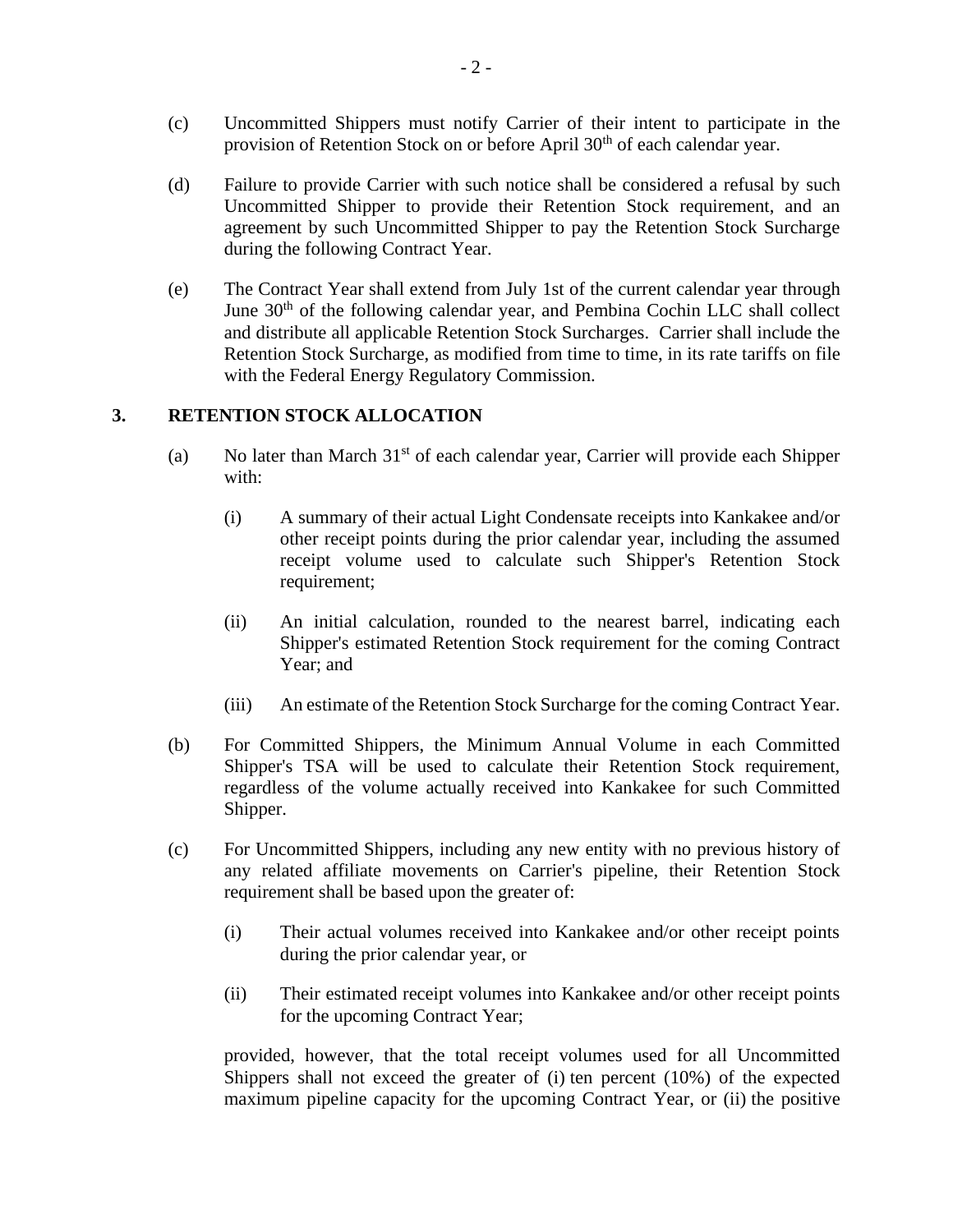difference resulting from the subtraction of the aggregate Committed Shippers' Minimum Annual Volumes from the expected maximum pipeline capacity for the upcoming Contract Year.

- (d) All Shippers are required to communicate their intent to participate in the provision of Retention Stock on or before April 30th. Final Retention Stock allocations will be made available to Shippers that chose to participate on or before May 10th of each calendar year.
- (e) All physical Retention Stock adjustments between Shippers will be completed during the month of June of each calendar year. Upon thirty (30) days' prior written notice, Carrier may, due to operational changes, revise the required Retention Stock and notify Shippers of the corresponding change in their Retention Stock allocation.

| <b>Shipper Name</b> | Origin<br>Point | <b>Location</b><br><b>Factor</b><br>(fraction of<br>total stock<br>based on<br>location) | <b>Committed</b><br><b>Volumes</b><br>(kbpd) | <b>Historical</b><br><b>Volumes</b><br>(kbpd) | Participating<br>in Retention<br>Stock $(?)$ | Receipt<br><b>Volume</b><br><b>Used</b><br>(kbpd) | $%$ of<br><b>Retention</b><br><b>Stock</b> | <b>Retention</b><br>Stock (bbl) |
|---------------------|-----------------|------------------------------------------------------------------------------------------|----------------------------------------------|-----------------------------------------------|----------------------------------------------|---------------------------------------------------|--------------------------------------------|---------------------------------|
| Committed A         | Kankakee        | 1.00                                                                                     | 36                                           | 40                                            | Yes                                          | 36                                                | 39.71%                                     | 525,381                         |
| Committed B         | Kankakee        | 1.00                                                                                     | 30                                           | 30                                            | Yes                                          | 30                                                | 33.09%                                     | 437,817                         |
| Committed C         | Kankakee        | 1.00                                                                                     | 19                                           | 5                                             | Yes                                          | 19                                                | 20.96%                                     | 277,284                         |
| Uncommitted X       | <b>Maxbass</b>  | 0.38                                                                                     | $\mathbf{0}$                                 | 7                                             | Yes                                          | 2.7                                               | 2.93%                                      | 38,820                          |
| Uncommitted Y       | Kankakee        | 1.00                                                                                     | $\Omega$                                     | 3                                             | Yes                                          | 3.0                                               | 3.31%                                      | 43,782                          |
| Uncommitted Z       | <b>Maxbass</b>  | 0.38                                                                                     | $\mathbf{0}$                                 | 5                                             | N <sub>0</sub>                               | 0.0                                               | 0%                                         | $\theta$                        |
|                     |                 |                                                                                          |                                              |                                               |                                              |                                                   | 100.0%                                     | 1,323,084                       |

(f) Retention Stock Allocation Example:

# **4. RETENTION STOCK SURCHARGE**

- (a) The Retention Stock Surcharge shall be calculated as follows:
	- (i) Divide the total volume of required Retention Stock (expressed in barrels) from the pertinent receipts point, as then identified, by 6.289811 barrels per cubic meter;
	- (ii) Multiply by the Condensate Allowance Price (expressed in Canadian dollars per cubic meter) for February of the current calendar year, as published by the Equalization Steering Committee which can be found at the following web address: [https://industryeq.ca/wp](https://industryeq.ca/wp-content/uploads/2019/03/2019-Condensateand-Crude-Equalization-Data.pdf)[content/uploads/2019/03/2019-Condensateand-Crude-Equalization-](https://industryeq.ca/wp-content/uploads/2019/03/2019-Condensateand-Crude-Equalization-Data.pdf)[Data.pdf](https://industryeq.ca/wp-content/uploads/2019/03/2019-Condensateand-Crude-Equalization-Data.pdf)
	- (iii) Divide by the Monthly Exchange Rate for the month of February of the current calendar year as published by the Bank of Canada (expressed as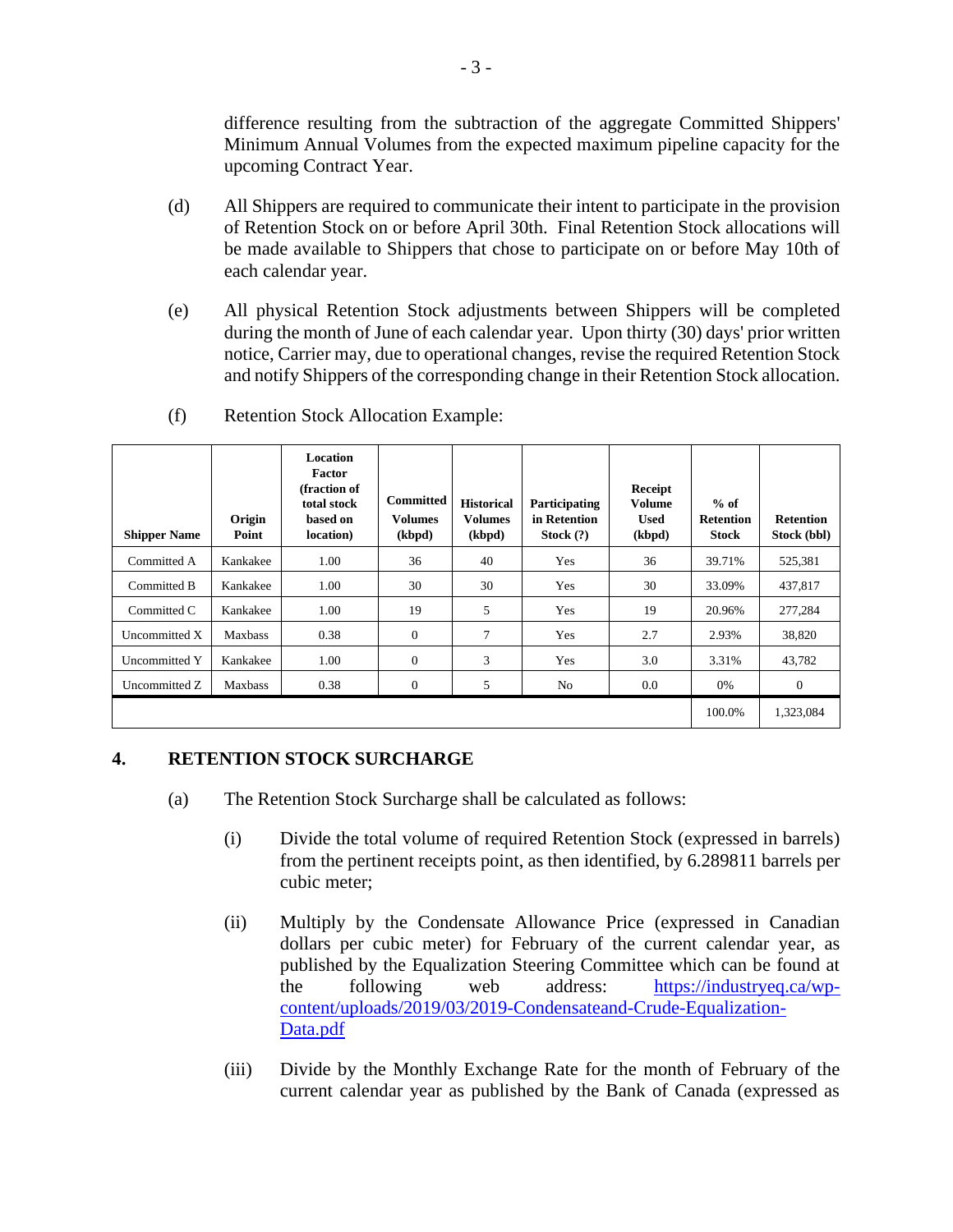1 USD -> CAD); [http://www.bankofcanada.ca/rates/exchange/monthly](http://www.bankofcanada.ca/rates/exchange/monthly-exchange-rates/)[exchange-rates/](http://www.bankofcanada.ca/rates/exchange/monthly-exchange-rates/)

- (iv) Multiply by the month average prime rate for the month of February of the current calendar year, as published in the Wall Street Journal, plus seven percent; **[W]**  [https://www.marketwatch.com/investing/interestrate/wsjprime/charts?cou](https://www.marketwatch.com/investing/interestrate/wsjprime/charts?countrycode=mr) [ntrycode=mr](https://www.marketwatch.com/investing/interestrate/wsjprime/charts?countrycode=mr) [https://www.bankofcanada.ca/rates/exchange/monthly](https://www.bankofcanada.ca/rates/exchange/monthly-exchangerates)[exchangerates](https://www.bankofcanada.ca/rates/exchange/monthly-exchangerates)
- (v) Divide by the product of the Maximum Pipeline Capacity (expressed in barrels per day) for the path from the specified receipt points and the number of days in the upcoming Contract Year.

Retention Stock bbls x Condensate Allowance Price CAD/ $m^3$  x (WSJ Prime + 7%) 6.289811 bbls/ $m<sup>3</sup>$  x Monthly Exchange Rate CAD/USD Maximum Pipeline Capacity (bbls/day) x Days in the Contract Year

- (b) The Retention Stock Surcharge will be applied to all volumes received for any Uncommitted Shipper that did not participate in the provision of Retention Stock. The Retention Stock Surcharge will not be applied to any volumes received for Shippers participating in the provision of Retention Stock, regardless of their actual volumes shipped during the Contract Year.
- (c) Carrier will distribute (proportionate to each Shippers Retention Stock requirement) on or before the  $25<sup>th</sup>$  of each month the Retention Stock Surcharges collected during the prior month to Shippers that provided their Retention Stock requirement for the Contract Year in which the surcharges were collected.

For example:

- On July 25, 2018 Retention Stock Surcharges collected in June **[W]** 20182015 will be distributed to Retention Stock participants for the 2017-2018 Contract Year.
- If \$1,000 was collected in June of 2018 and Shippers A, B, C, and D each provided 25% of the Retention Stock for the 2017-2018 Contract Year, by July 25, 2018 Shippers A, B, C, and D would each receive a distribution of \$250.

#### **Retention Stock Surcharge Calculation (Kankakee, IL to Ft. Saskatchewan, AB) (Effective [W] July 1, 2019 July 1, 2022)**

| <b>Retention Stock Volume</b>    | 1,323,084 bbls                       |
|----------------------------------|--------------------------------------|
| Condensate Allowance Price       | [I] $$666.66 $435.68 \text{Cdn/m}^3$ |
| <b>Monthly Exchange Rate</b>     | $[D]$ 1.2716 1.3206                  |
| <b>WSJ Prime</b>                 | [D] $3.25\%$ $5.5\%$                 |
| <b>Maximum Pipeline Capacity</b> | $95,000$ bbls/day                    |
| Days in the Contract Year        |                                      |